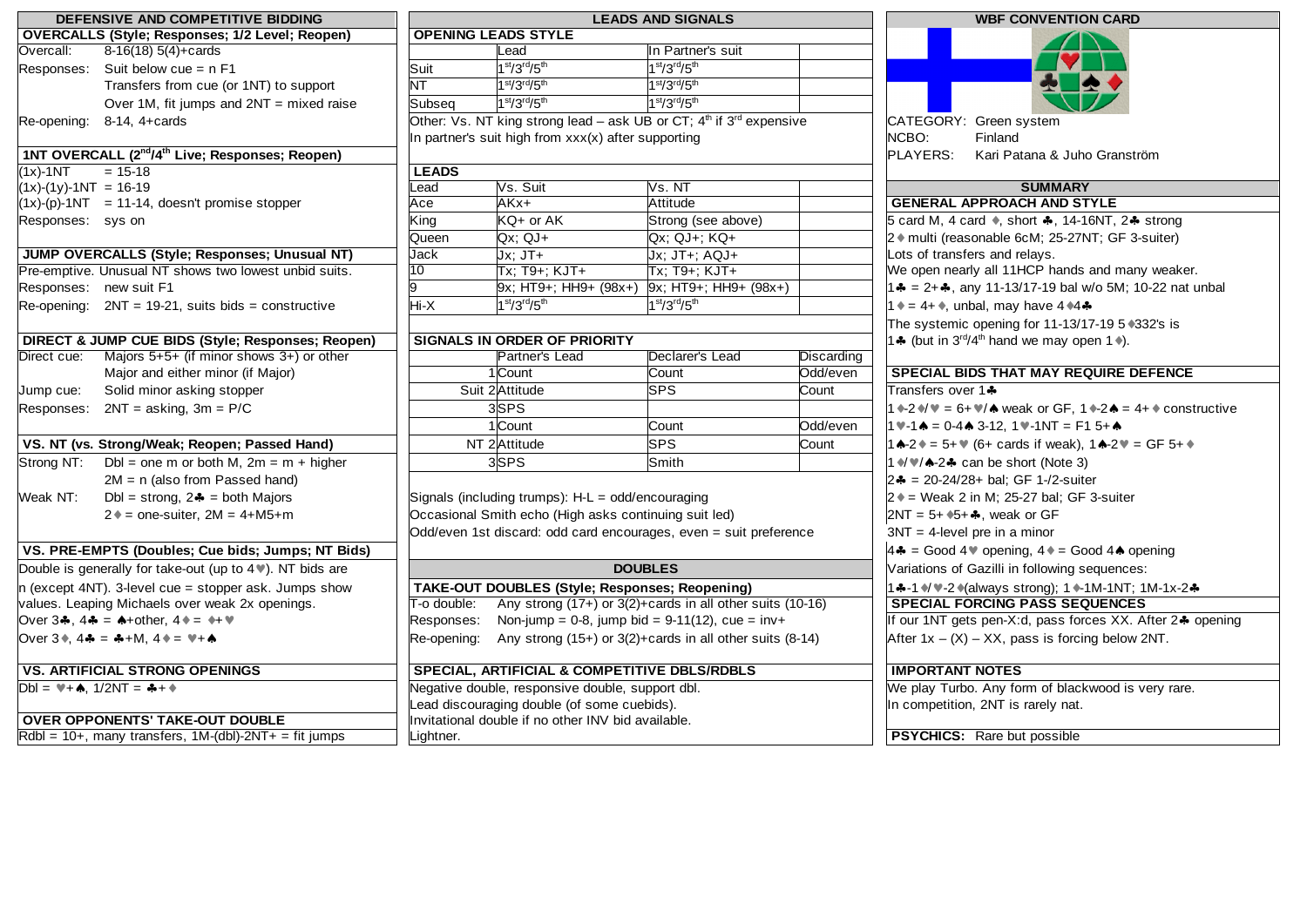| $\mathbf{o}$                       | <b>TICK</b>                              | MIN.                                        | NEG.                                    |                                      |                                                                                                                                                                         |                                                                                                                         |                                                     |
|------------------------------------|------------------------------------------|---------------------------------------------|-----------------------------------------|--------------------------------------|-------------------------------------------------------------------------------------------------------------------------------------------------------------------------|-------------------------------------------------------------------------------------------------------------------------|-----------------------------------------------------|
| P<br>Е<br>N<br>N <sub>1</sub><br>G | IF.<br><b>ARTI</b><br>-FL<br><b>CIAL</b> | NO.<br><b>OF</b><br><b>CAR</b><br><b>DS</b> | <b>DBL</b><br><b>THRO</b><br><b>UGH</b> | <b>DESCRIPTION</b>                   | <b>RESPONSES</b>                                                                                                                                                        | <b>SUBSEQUENT ACTION</b>                                                                                                | <b>PASSED HAND</b>                                  |
| $1 -$                              | X.                                       | $\overline{2}$                              | $4^$                                    | a) 11-13/17-19 bal w/o 5M            | $1 \sqrt{v} = 4 + \sqrt{4}$ , $1 \cdot 4 =$ no 4cM, $1NT = R$ (Note 3)                                                                                                  |                                                                                                                         | $1NT = nat max$                                     |
|                                    |                                          |                                             |                                         | b) Natural $4 + 4$ , (9)10-22, unbal | $ 24/4 = 5 + 4$ NF/GF (Note 6), 2M/34 = weak                                                                                                                            | -1 $\sqrt{v}$ -2 $\sqrt{v}$ = R (Note 2), -1 $\sqrt{v}$ -2NT = 4+M 17+                                                  | $2 \triangleq$ = weak                               |
| $1 +$                              |                                          | 4                                           | 4 <sub>•</sub>                          | Natural 4+ ♦, (9)10-22, unbal        | $2\clubsuit$ = R (Note 3), $2\clubsuit/\blacktriangledown$ = 6+ $\blacktriangledown/\spadesuit$ weak/GF<br>$2\spadesuit$ = $\spadesuit$ raise, $3\clubsuit$ = good suit | -1M-1NT = R (Note 2), -1 -2 = 3 = 10-15<br>-1 $\triangle$ -2 $\blacktriangleright$ = 3 $\triangle$ 10-15, -1M-2NT = 4+M | $2x = nat$                                          |
| 1 <sub>v</sub>                     |                                          | 5                                           | 4 <sub>•</sub>                          | $5 + $ , can be bal, $(9)10-22$      | $1 \triangle = 0.4 \triangle 3.12$ , $1NT = 5 + \triangle$ , $2 \triangle = R$ (Note 3)                                                                                 | -1x-2 $\clubsuit$ = R (Note 2), -1 $\spadesuit$ -1NT = bal/4+ $\clubsuit$ 10-15                                         | Fit jumps $(2NT = \spadesuit)$                      |
|                                    |                                          |                                             |                                         |                                      | $2 \div = 5 + \div$ inv+, $2 \div =$ weak, $2NT +$ = support                                                                                                            | $. -1$ A-2 $\bullet$ = 6+ $\bullet$ 10-16, $. -1$ A-2 $\bullet$ = 4+ $\bullet$ , 10-15                                  | $2m = nat$                                          |
| 1 $\spadesuit$                     |                                          | 5                                           | 4 <sub>W</sub>                          | $5+$ , can be bal, (9)10-22          | 1NT = 3-12, 2♣ = R (Note 3), 2♦ = 5+ ♦ (6+c if wk),<br>$2\Psi = 5 + \text{GF}$ , $3\clubsuit = 5 + \text{inv} +$ , $2NT + \text{S}$ support                             | -1NT-2 $\clubsuit$ = R (Note 2), -1NT-2 $\Psi$ = 6+ $\spadesuit$ 10-16<br>$-1$ NT-2 $\spadesuit$ = 3+ $\clubsuit$ 10-15 | Fit jumps<br>$2m/\nu$ = nat                         |
| 1NT                                |                                          |                                             |                                         | 14-16, 5M-332 or 4M5m-22 or          | Stayman, transfers, $2 \cdot =$ size ask, $2NT =$ $4 +$                                                                                                                 | (Note 1) -2 ♦/ • -2M-3M/NT = 5M GF; -2 ♦/ • -2M-3M+                                                                     | $Re{\text -}x$ fers = invite                        |
|                                    |                                          |                                             |                                         | 6m-322 possible                      | $3M = 5+ m4+ om3OM$ , $4A/$ + = 6+ $M/A$                                                                                                                                | $=$ short, 1NT-2 $\sqrt{*}$ -2M-2NT+ = transfer                                                                         |                                                     |
| $2 - 1$                            | $\times$                                 |                                             |                                         | a) 20-24/28+ bal b) 2-suiter, GF     | $2 \cdot = R(weak/waiting), 2NT/3 \cdot = 6 + \cdot / \cdot S$                                                                                                          | -2 $-2$ = 23-24 bal/4+ $\bullet$ unbal, -2M-3M = ask s/s                                                                |                                                     |
|                                    |                                          |                                             |                                         | c) 1-suiter, GF                      | $3 \div 5 + 5 + 5$ , 3M = 5m4om3OM, 3NT = 22(54)                                                                                                                        | $-2$ $-2$ $\bullet$ = 4+ $\bullet$ unbal                                                                                |                                                     |
| $2*$                               | X                                        |                                             |                                         | a) Weak 2 in M b) 25-27 bal          | $2M = 0-3M$ P/C, 2NT inv+ = R                                                                                                                                           |                                                                                                                         | In $4th$ hand the weak                              |
|                                    |                                          |                                             |                                         | $ c $ 3-suiter, $GF$                 | $3M = P/C$ , 4m = asking for Major (Note 4)                                                                                                                             |                                                                                                                         | option is 10-13                                     |
| 2 <sub>v</sub>                     |                                          | 5                                           |                                         | $5 + 15(4) + m$ , weak               | $2\spadesuit$ = 6(5)+ $\spadesuit$ inv+, 2NT = inv+ R, 3 $\clubsuit$ = P/C                                                                                              | -2NT-3m = min, -2NT-3M/NT = max                                                                                         | In 4 <sup>th</sup> hand                             |
|                                    |                                          |                                             |                                         |                                      | $3 \cdot = inv + raise$ , $3 \cdot = weak$                                                                                                                              |                                                                                                                         | 10-13 with 5-5                                      |
| 2 <sub>0</sub>                     |                                          | 5                                           |                                         | 5+ $\clubsuit$ 5(4)+m, weak          | $2NT = inv + R$ , $3\clubsuit = P/C$ , $3\spadesuit = 6 + W inv +$                                                                                                      | -2NT-3m = min, -2NT-3M/NT = max                                                                                         | In $4th$ hand                                       |
|                                    |                                          |                                             |                                         |                                      | $3^{\circ}$ = inv+ raise, $3^{\circ}$ = weak                                                                                                                            |                                                                                                                         | 10-13 with 5-5                                      |
| 2NT                                | X                                        |                                             |                                         | $5+$ $5+$ $\clubsuit$ , weak/GF      | $3m$ = preference, $3\mathbb{V}$ = R (Note 5), $3\mathbb{A}$ = nat GF                                                                                                   |                                                                                                                         | In 4 <sup>th</sup> hand the weak<br>option is 10-13 |
| $3 -$                              |                                          | 6                                           |                                         | weak                                 | $4 \triangleq RKC$ -preempt                                                                                                                                             | Over RKCBP: 1 <sup>st</sup> step 0KC, 2 <sup>nd</sup> 1, 3 <sup>rd</sup> 2 w/o Q, 4 <sup>th</sup> 2+Q                   |                                                     |
| $3*$                               |                                          | 6                                           |                                         | lweak                                | $4 - $ = RKC-preempt                                                                                                                                                    |                                                                                                                         |                                                     |
| 3 <sub>v</sub>                     |                                          | 6                                           |                                         | lweak                                | $4 -$ = RKC-preempt                                                                                                                                                     |                                                                                                                         |                                                     |
| $3^$                               |                                          | 6                                           |                                         | lweak                                | $4 - $ = RKC-preempt                                                                                                                                                    |                                                                                                                         |                                                     |
| 3NT                                | X.                                       |                                             |                                         | Minor suit preempt at 4 level        | $4\clubsuit/5\clubsuit$ = P/C, $4\spadesuit$ = R, $4M$ = n                                                                                                              |                                                                                                                         |                                                     |
| $4 -$                              | $\times$                                 |                                             |                                         | Good 4 ♥ opening                     | $4 \triangleq R$                                                                                                                                                        |                                                                                                                         |                                                     |
| $4*$                               | X                                        |                                             |                                         | Good 44 opening                      | $4\P$ = R                                                                                                                                                               |                                                                                                                         |                                                     |
| 4 <sub>•</sub>                     |                                          | 8(7)                                        |                                         | lweak                                |                                                                                                                                                                         | <b>HIGH LEVEL BIDDING</b>                                                                                               |                                                     |
| $4^$                               |                                          | 8(7)                                        |                                         | lweak                                |                                                                                                                                                                         | Turbo: If M agreed, 4NT shows even KC and bypassing it shows odd. If m                                                  |                                                     |
| 4NT                                | $\times$                                 |                                             |                                         | 6+5+ minors, about 3-4 losers        |                                                                                                                                                                         | agreed, depending on situation, either 4m or 4m+1 shows even KC and                                                     |                                                     |
| $5 -$                              |                                          | 8(7)                                        |                                         | lweak                                |                                                                                                                                                                         | bypassing it shows odd. $(4NT can be control in m+1)$                                                                   |                                                     |
| $5*$                               |                                          | 8(7)                                        |                                         | lweak                                |                                                                                                                                                                         | Cue bidding style: 1 <sup>st</sup> or 2 <sup>nd</sup> round up-the-line.                                                |                                                     |
|                                    |                                          |                                             |                                         |                                      |                                                                                                                                                                         | If no suit or a minor suit agreed, jump to 4NT is often n slam inv                                                      |                                                     |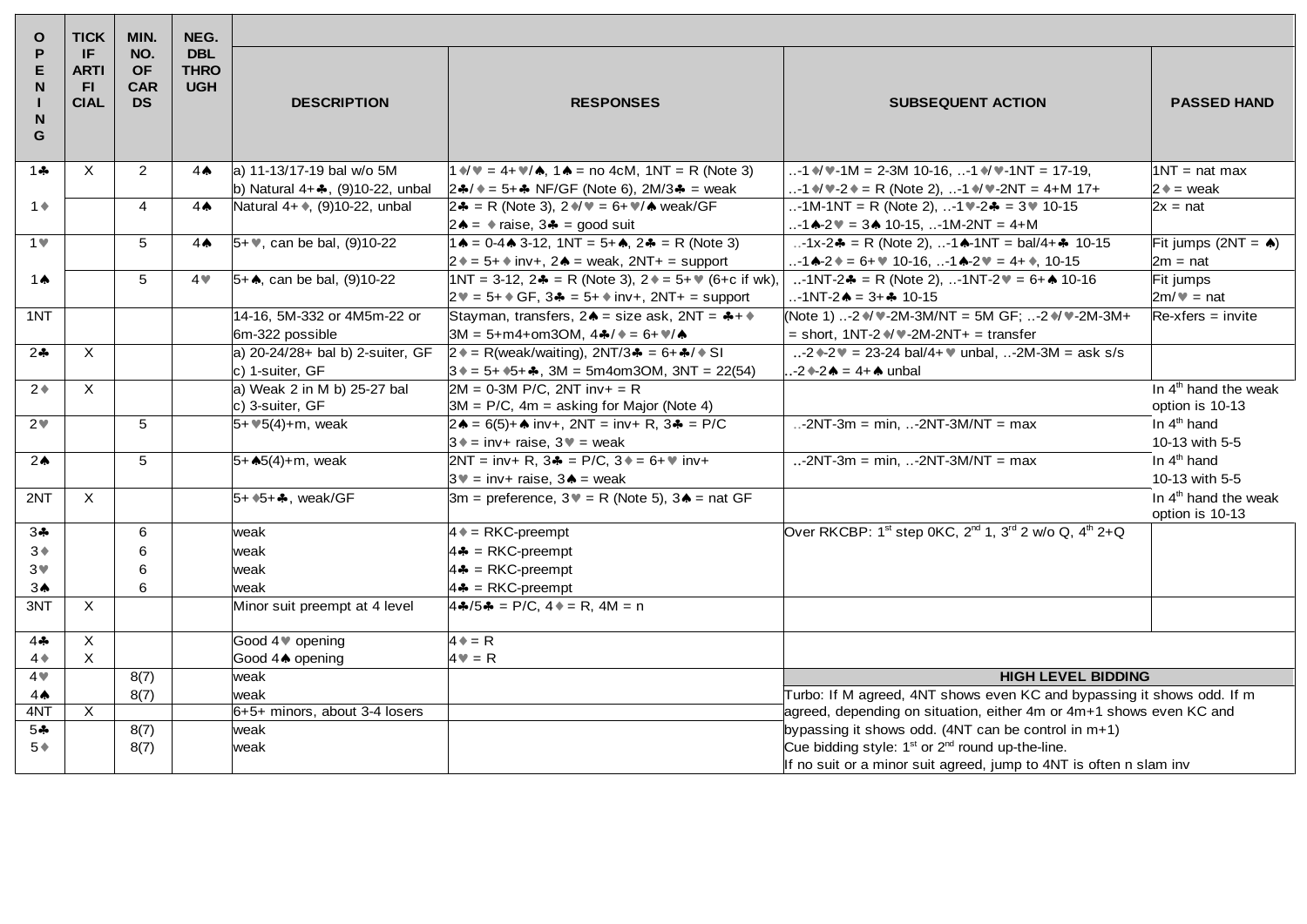**Note 1.** Responses to 1NT opening  $-2$  = Stayman, doesn't promise strength or Major  $-2 \triangleq$  = no 4-5c Major  $-2\mathbf{v}$  = weak with  $4+\mathbf{A}4+\mathbf{v}$ , P/C  $-2 \bullet = 5 + \bullet$ , inv  $-3m = 4 + m$ , GF  $-3M = 5 + OM$ , GF  $-2 \cdot = 4 - 5 \cdot 2 - 3 \cdot$  $-2 \bullet = 5 + \bullet$ , inv  $-3$  = minor-suit stayman  $-3* = 3*$ , GF  $-3 \bullet = 4+\mathbf{v}$ . SI  $-2 \cdot = 4 - 5 \cdot 2 - 3 \cdot$  $-3$  = minor-suit stayman  $-3 \bullet = 3 \bullet$ , GF  $-3 \mathbf{v} = 4 + \mathbf{A}$ . SI  $-2NT/3 = 4.4$ , min/max  $-3 \cdot = 5 + \cdot$  $-3*/v = 4+v/k$  $-3 \bullet = 5 + \bullet$  $-2 \cdot = 5 + \cdot$  $-2 \mathbf{v} = 5 + \mathbf{A}$  $-2 \triangleq$  = range-check  $-2NT/3$  = min/max  $-3$  = to play  $-3\sqrt{\mathbf{w}}/\mathbf{A}$  = short suit, 6+ $\mathbf{\hat{A}}$  $-3NT =$  to play  $-2NT = 5+m4+om$  $-3 \cdot 5 = 6 + \cdot$  $-3$  = relay  $-3\nu/\mathbf{a} =$ short suit  $-3NT = no$  short suit, NF  $-3$   $\bullet$  = puppet  $-3 \mathbf{v} =$  relay  $-3 \triangle = 6 + 0.1 \triangle$  $-3NT = no$  short suit,  $6 + \bullet$  $-3M = 5 + m4 + om3OM$ , GF  $-4m$  = sets M as trumps ( $\triangleq$  =  $\vee$ ,  $\triangleq$  =  $\triangleq$ )

after interference usually Rubensohl applies (transfers from 2NT) after penalty X, pass forces  $XX$  and  $XX$  forces  $2\clubsuit$ after conventional X, pass is NF and XX is strong

### **Note 2.**

Variation of Gazilli in following sequences  $1 \cdot 1 \cdot 1$ NT-2  $\cdot 2 = a$ ) 10-15 4+ $\cdot$  b) 16+ almost any Responses:  $2 \cdot = 8 +$  (over which  $2 \cdot = 10-15$ ; other=GF, possibly ART),  $2M$  = weak pref,  $2NT$  = weak, both minors,  $3m$  = weak 6+m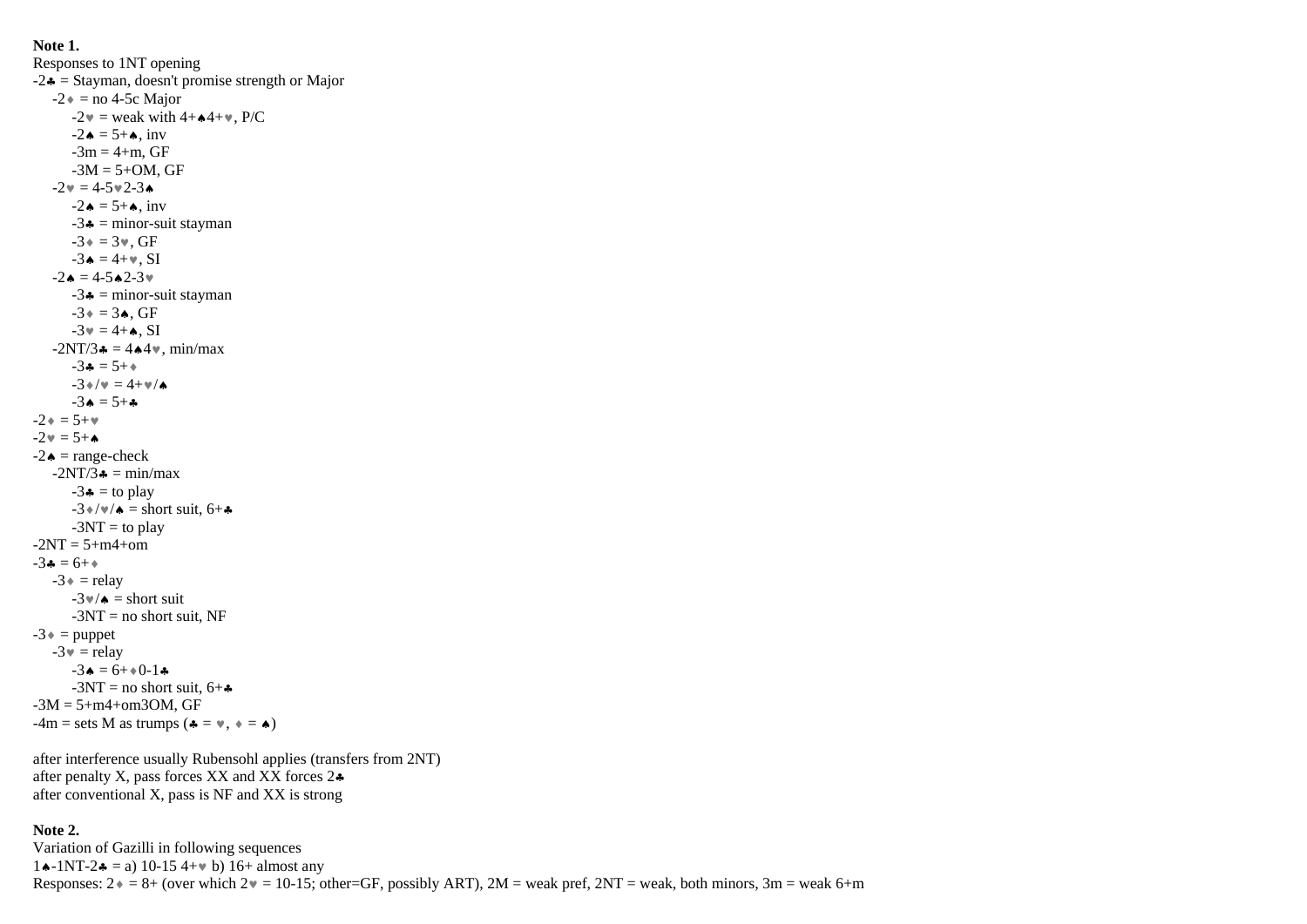$1 \cdot 1 \cdot 1$ NT-2 $\bullet$  = a) 10-15 3+ $\bullet$  b) 16+ almost any Responses:  $2 \cdot = 8 +$  (over which  $2 \cdot = 10 - 15$ ; other=GF, possibly ART), 2M/NT= weak  $1 \cdot -1 \cdot -2 \cdot = a$ ) 10-15 4+ $\cdot$  b) 16+ 0-3 $\cdot$ , almost any Responses: as over  $1 \cdot -1NT - 2 \cdot$  $1*-1$ .  $-1\cdot 1$ T = a) 10-15  $4+1\cdot 4+1$   $-2\cdot 1$  b) 16+ 5+ $+0$ -3. Responses:  $3 \rightarrow +$  = inv.  $2 \rightarrow = 8 +$  (over which  $2 \rightarrow = 10{\text -}15$ ; other=GF, ART), other = weak  $1*$ -1 $\sqrt{1-1}$ -1NT = a) 10-15 5+ $*$ 4+ $*$ 0-2 $\sqrt{0}$  b) 16+ 5+ $\sqrt{0-3}$  $\sqrt{0}$ Responses:  $3 + \equiv inv$ ,  $2 - 8 + (over which 2) = 10-15$ ; other =GF, ART), other = weak

 $1*-1*-2*=a$ )  $16+6+...$  b)  $16+5+...+2+3...$ Responses:  $2 \mathbf{v} = a$  4  $\mathbf{v}$  min b) 5  $\mathbf{A}$  GF,  $2 \mathbf{A} = 5 + \mathbf{v}$  min,  $2NT = 4/6 + \mathbf{A}$  GF and other GF, ART  $1*-1*-2* = a) 16+6+ h b) 16+5+4+ h c) 16+5+43*$ Responses:  $2v = min$  over which  $2\angle 3\angle 4$  are NF and other GF, possibly ART  $1*-1NT-2v = a$ )  $16+4+v$  b) GF  $6+$  c) GF  $5+$  +4+ $\clubsuit$ Responses:  $2\bullet = 5-7$  (over which 2NT is NF and other GF, nat)

#### **Note 3.**

Responses to 1M-2 $\bullet$  a) 6+ $\bullet$  inv+ b) 4+ $\bullet$  unbal GF c) bal GF  $2* = 10-13$  or 17+, no 4c OM  $2 \cdot = 4 + OM$  $2 \triangle = 14 - 16, 4 + \triangle$  $2NT = 14-16$ , 1-suiter  $3+14-16, 4+$ 

```
Responses to 1 \rightarrow -2 \bullet a a) 4+m inv+ b) bal GF
2* = 10-13 or 17+, no 4\clubsuit (except if 3-suiter)
2 \mathbf{v} = 4 + \mathbf{v}2 \bullet = 14 - 16, 4 + \bullet2NT = 14-16, 1-suiter
3+ = 14-16, 4+\nu
```

```
Responses to 1\div 1NT = a) 5+\div unbal GF b) bal GF
2 \cdot = 10 - 13/17 + 4 + \ldots, unbal
2 \div = 11 - 13/17 - 19 bal
2v = a) 14-16 4+v b) 16+ 3-suiter
2 \bullet = 14 - 16, 4 + \bullet2NT = 14-16, 1-suiter
3+14-16, 4+
```
### **Note 4.**

Responses to  $2\ast$  opening  $2\mathbb{v} = 0.3\mathbb{v}$  over which  $2 = \text{weak two in } \spadesuit$ ,  $2NT = 25-27$ ,  $3x = 3$ -suiter w short in x  $2\bullet = 0.3\bullet$  over which  $2NT = 25-27$ ,  $3\bullet =$  weak two in  $\ast$ ,  $3x = 3$ -suiter w short in x-1  $2NT =$  relay inv+ over which  $3\clubsuit = \max$ ,  $3\diamond/\vee = \min 6+\vee/4$ ,  $3/NT =$  solid  $\vee/\diamond$  $4\bullet$  = asking for opener to transfer to his suit  $4 \bullet$  = asking for opener to bid his suit

after X, pass shows diamonds, XX asks for suit,  $2\nu/4/3$  is nat NF after interference X is penalty, bids in Major are P/C, 3m is F1 over 2M and NF over  $2NT/3$ .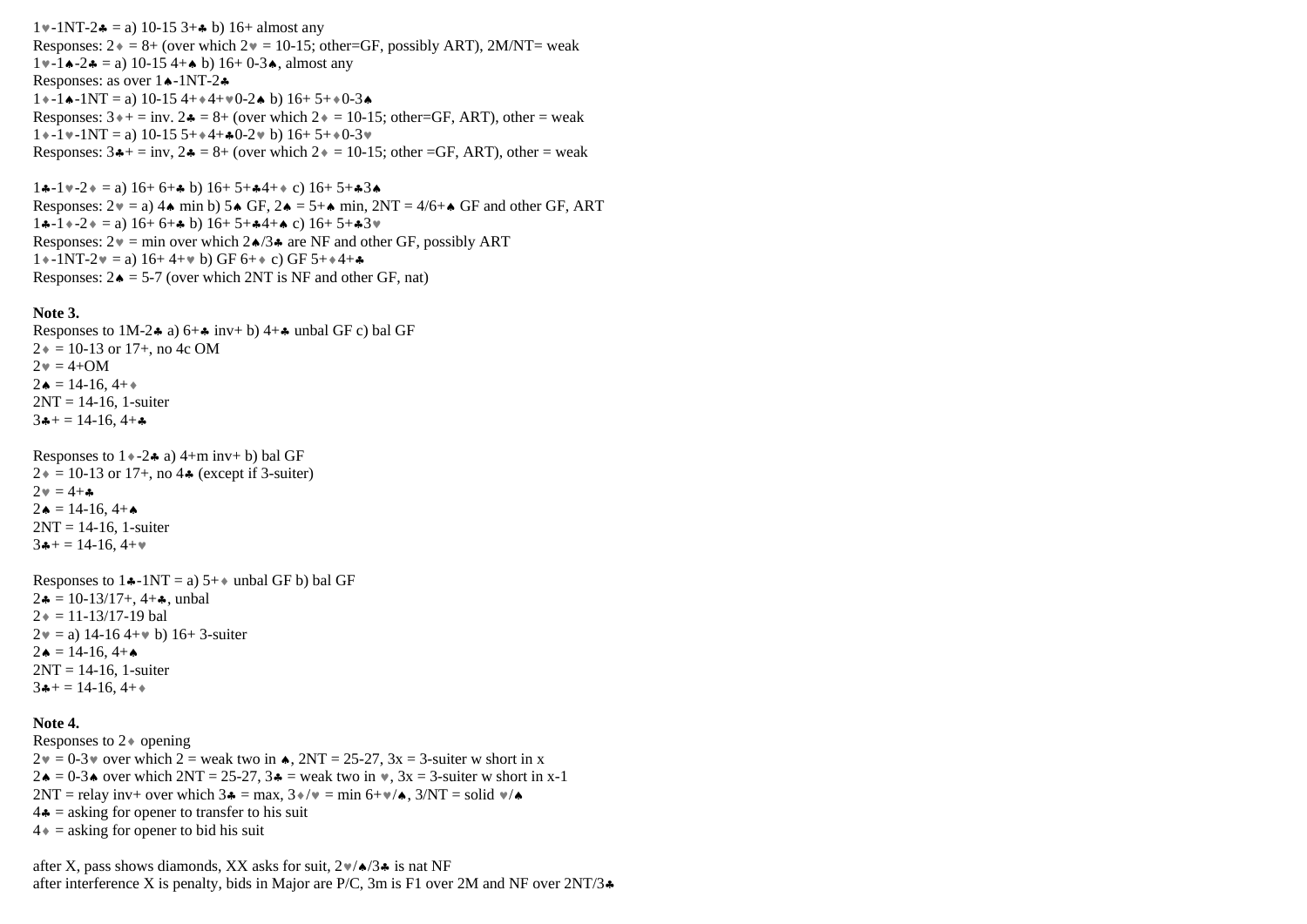## **Note 5.**

Responses to 2NT-3 $\bullet$  (2NT-3 $\bullet$  are same axcept for direct 3NT/4 $\bullet\bullet$  bids which deny/show fit)  $3 \cdot \bullet = 2-3 \cdot \bullet$  over which  $3NT = SI$  in  $\bullet$ ,  $4 \cdot \bullet / \bullet =$  nat F1,  $4 \cdot \bullet =$  to play  $3NT = 2-3$  over which  $4\frac{4}{7}$  = nat F1,  $4\sqrt{ }$  = nat,  $4\blacktriangle$  = to play  $44/$   $= 6+$   $\sqrt{*}$  over which 1step = fit in  $\sqrt{*}$ , 2+step = fit in  $\sqrt{*}$  except 5 $\sqrt{*}$  is nat

# **Note 6.**

 $-2\nu =$ bal

Responses to  $1 - 1$ -1NT = 10-13  $-2 \cdot = 5(4) + \cdot$ , 10-15  $-2 \cdot = 17 - 19$  bal  $-2 \mathbf{v} = \text{inv}$  $-2NT = min$  $-3m =$ nat, inv  $-3NT = max$  $-2 \triangleq$  = puppet  $-2NT =$ relay  $-3 \cdot = 5 + 4 + \cdot$ , SI  $-3*/\nu/4 = 6(5)+\ldots$ , SI  $-2NT = pick-a-minor$  $-3m =$  nat, inv if minors work  $-3M = St?M$  $-2M =$ nat, 16+  $-2NT = 5 + 4 + F1$  $-3$  = 14-16 good suit or 17-19 bad suit, 6+ $\clubsuit$  $-3$  = GF, 6+ $\clubsuit$ , short  $\diamond$  or no short suit  $-3M = GF$ , 6+ $\clubsuit$ , short M  $-3NT = 18-22, 4414$ Responses to  $1 - 2$  $-2 \cdot = 17 - 19$  bal  $-2 \cdot = inv$  $-2NT = min$  $-3m = nat$ , inv  $-3NT = max$  $-2 \triangleleft$  = puppet  $-2NT =$ relay  $-3$   $\bullet$  = 5+ $\bullet$ 4+ $\bullet$ , SI  $-3*/\nu/4 = 6(5)+4$ , SI  $-2NT = pick-a-minor$  $-3$  = nat, inv if minors work  $-3 \cdot /M = St? \cdot /M$  $-2M =$ nat, 16+  $-2NT = 5 + 1$  $-3$   $\bullet$  = pre-empt  $-3$   $M = GF, 6 +$ , short  $M$  $-3NT = 18-22, 4414$ Responses to  $1 \div 2 +$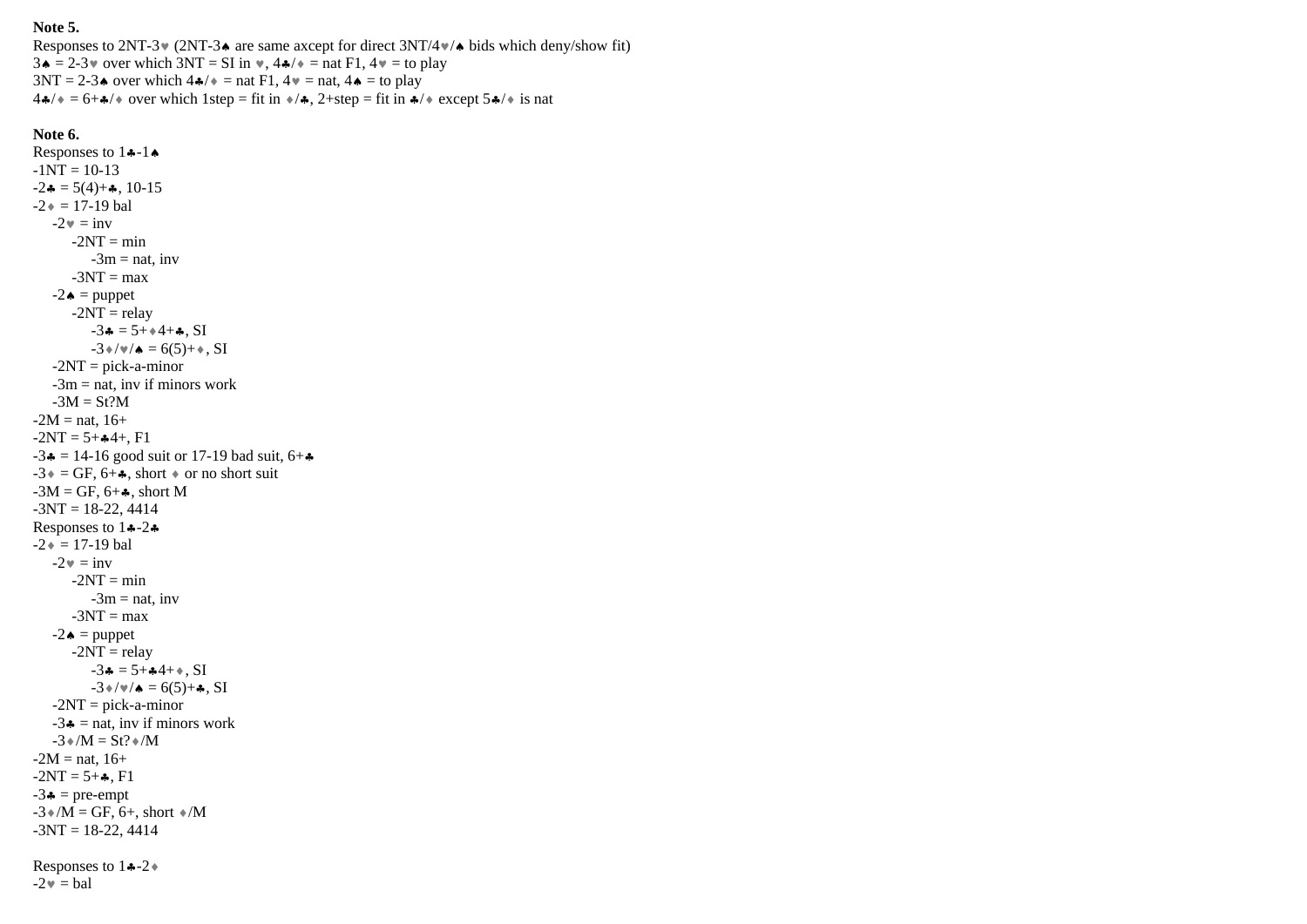$-2 \bullet = 4 + \bullet$  $-2NT = 4 + \bullet$  $-3v =$  $-3 \bullet = 4 + \bullet$  $-3$  = short  $\bullet$  or no short suit  $-3M = short M$  $-2 \triangleq$  = unbal, 16+  $-2NT = 4+w$ , unbal, 10-15  $-3$   $\bullet$  = 4+ $\bullet$ , unbal, 10-15  $-3$  = unbal, 10-15, no short suit or short  $\ast$  $-3M$  = unbal, 10-15, short M

### **Note 7.**

 $1 - (X) XX = 11 +$  $1 \div = 4 + \nu$ , after this sys on  $1 \mathbf{v} = 4 + \mathbf{A}$ , after this sys on  $1 \triangleleft = 0.3 \times 0.3 \triangleleft$ , after this sys on  $1NT = 5 + 4$ . 1-7/inv+ (after this 14-24 sys on)  $2\bullet = 5 + \bullet$ , 8-10  $2\sqrt{M/3}$  = 6+ $\sqrt{M/4}$ , weak (2-level is 1-7, 3-level is 5-7)  $2NT = 6 + \bullet$ , invite+  $3 \cdot = 6 + \cdot \cdot \text{invite+}$  $3 \mathbf{v} = 6 + \mathbf{A}$ , invite+  $3 \triangleq$  = transfer to 3NT

 $1 - (1) -$ See  $1 \triangleq - (X)$  - except for  $X = 4 + \nu$ , after this sys on  $2 \div = 5 + \star 5 + \star$ , little values or GF  $2NT = ?$ 

 $1 - (1)$  -See  $1 \cdot (X)$  - except for  $X = 4+A$ , after this sys on  $2 \cdot = 5(4) + \cdot \cdot \cdot \text{invite+}$  $2\mathbf{v} = 5 + 5\mathbf{m}$ , little values or GF  $3* = \text{St}$ ?\*, GF bal

 $1 - (1)$  - $X = 4$  or invite + semibal  $1NT = nat$  $2a/4 = 5 + 1/4$  $2 \cdot = 5(4) + \cdot \cdot \cdot$  invite+  $2\bullet = 5+\text{+5+m}$ , little values or GF  $3\mathbf{v} = \text{St}?\spadesuit$ , GF bal

 $1 * - (X) 1M = 4+M$ , sys on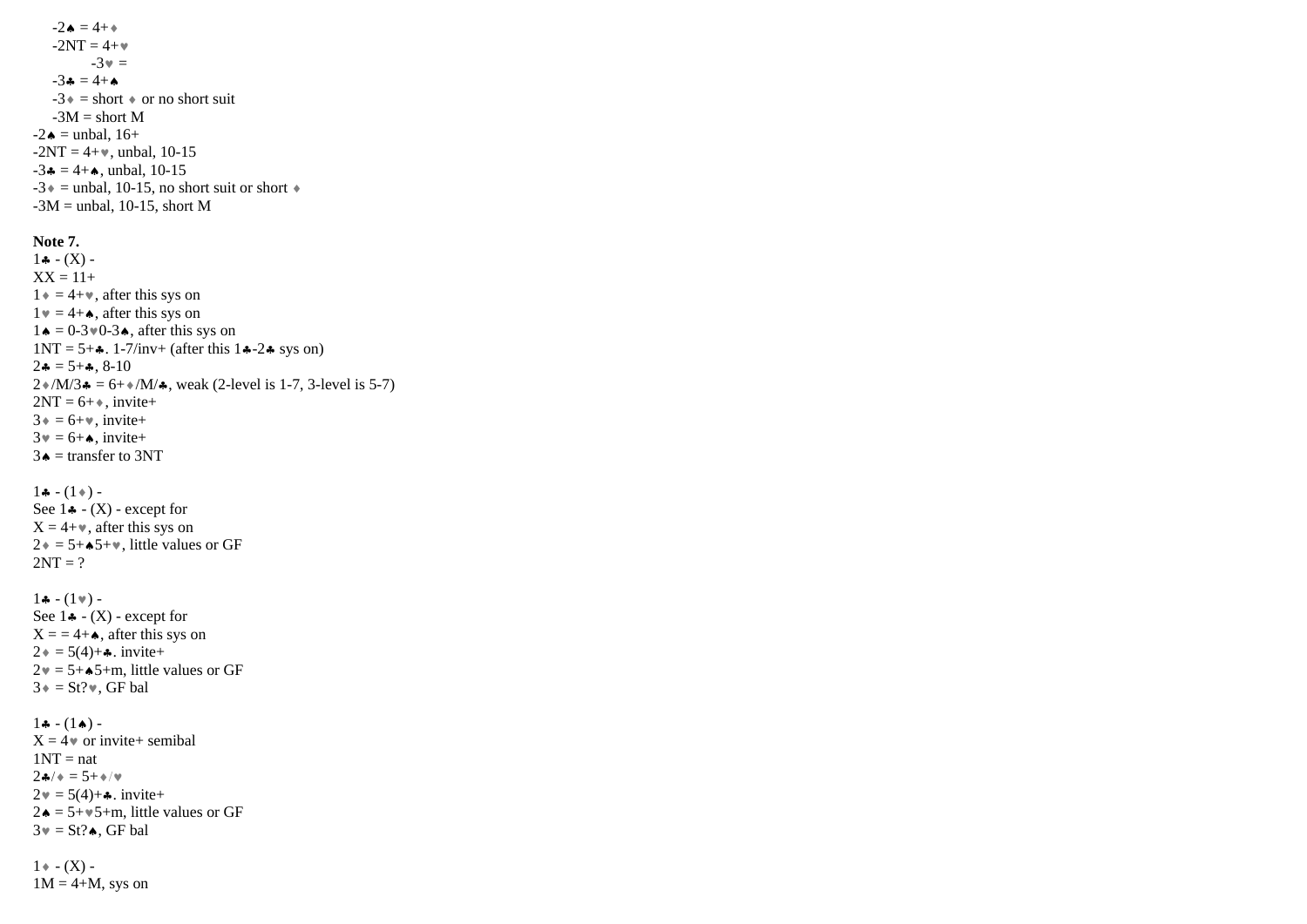```
1NT/2 = 4/6 +, NF
2/M =sys on (but 2 \triangleleft = unlimited)
2NT = 6 + 4, invite+
3 \cdot = 6 + \cdot \cdot \text{invite+}3 \triangleq = pre-empt
3 \cdot \overline{\phantom{0}} = 6 + \bullet, invite+
 3 \triangleq = transfer to 3NT
1 * - (1*) -X = 4 + \bullet, after this sys on but 1 \bullet = 0.3 \bullet 10.16, 1NT = sys on w/o weak variant
 1 \bullet = 0 - 3 \bullet1NT = 5 + \bullet2 \bullet = 4(3) + \bullet2v = 5+A5+A, little values or GF
2 \bullet = 6 + \bullet, weak
for 2NT+ see 1 \cdot (X) except 3 \cdot = St? \cdot, GF bal
1 * - (1*) -
 X = 4 or invite+ semibal
 1NT = nat2 \bullet = 4(3) + \bullet2 \div = 5 + \times2 \cdot = 5(4) + \cdot \cdot \cdot invite+
 2 \cdot \bullet = 5 + \cdot 5 + \bullet, little values or GF
for 2NT+ see 1 \cdot (-X) except 3 \cdot = St?. GF bal
1 \cdot (X) -
1 \bullet = 4 + \bullet. (after this 1NT is bal or min w \bullet, 2 \bullet is 17+ or \bullet, 2 \bullet is 6+\bullet, 2 \bullet is max w \bullet?)
1NT = 5(4) +2 \cdot = 5(4) +2* = 3+, 8+
2v = 3+v, 3-72\bullet = 6 + \bullet, weak
2NT/3m = fit jump, F1 (2NT = \triangleleft)
3* + = sys on
1 \cdot (-1) -
 X = at least values to bid 1NT
1NT = 5(4) +2\clubsuit = 5(4) + \spadesuit2* = 3+, 8+
2v = 3+v, 3-72 \bullet = 5 + \bullet 5 + \bullet, little values or GF
2NT/3m = fit jump, F1 (2NT = mixed raise)3* + = sys on
```
 $1 \bullet - (X) 1NT = 5(4) +$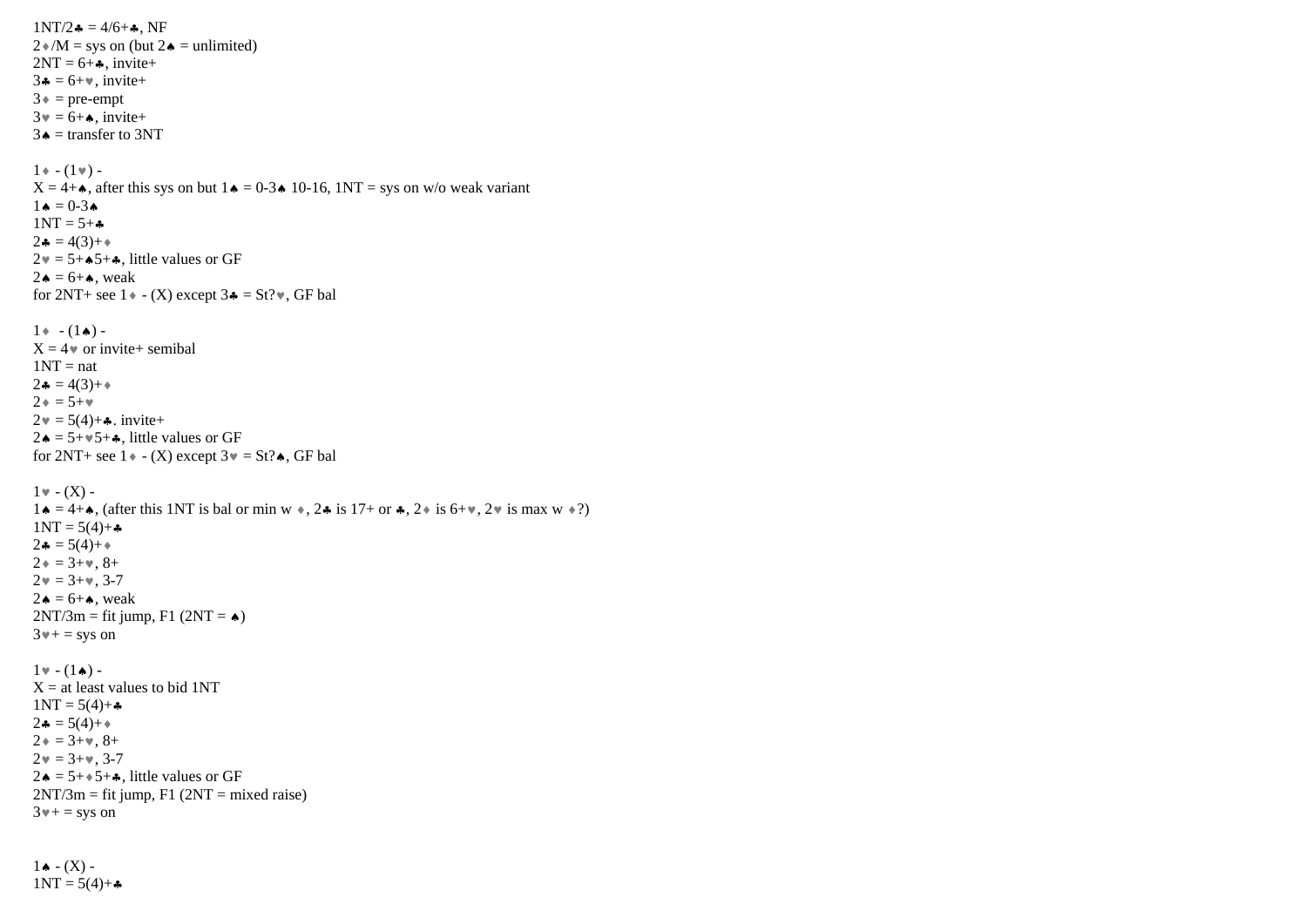$2 \cdot = 5(4) +$  $2 \div = 5 + \times$  $2v = 3 + 4$ , 8- $2 \bullet = 3 + \bullet$ , 3-7  $3m/3$  = fit jump, F1  $3 \triangle +$  = sys on

## **Note 8.**

After opponent overcall 2x over our 1y openings we play modification of Rubensohl  $1 * - (2*) 2 \div = \text{nat}$  $2M = 5 + M$ , NF  $2NT = 4 + \bullet$ , invite+  $3 \cdot = 6 + \cdot \cdot$ , invite+  $3 \triangleq$  = pre-empt  $3 \cdot \overline{)} = 6 + \bullet$ , invite+  $3 \triangleq$  = transfer to 3NT  $1 \cdot (2 \cdot )$  - $2 \cdot \cdot =$ nat  $2*/\bullet = 5+*/\bullet$ , NF  $2NT = 6 + \ast$ , invite+  $3 \div 3 + \times \text{invite} +$  $3 \div = 6 + \bullet$ , invite+  $3\mathbf{v} = \text{pre-empty}$  $3 \triangleq$  = transfer to 3NT  $1 \cdot (-2)$  - $2 \cdot \cdot =$ nat  $2 \triangle = 5 + \triangle$ , NF  $2NT = 6 + \bullet$ , invite+  $3 \div 3 + \cdots$ , invite+  $3 \div = 6 + \bullet$ , invite+  $3 \mathbf{v} = \text{pre-empty}$  $3 \triangleq$  = transfer to 3NT  $1 \bullet - (2 \clubsuit) 2*/v = 5+*/v$ , NF  $2 \triangle$  = nat  $2NT = 6 + \bullet$ , invite+  $3 - 6 + \dots$ , invite+  $3 \div = 3 + \bullet$ , invite+  $3\mathbf{v}$  = transfer to 3NT  $3 \triangle = \text{pre-empty}$ 

 $1 \cdot (2*)$  - $2v = 5 + v$ , NF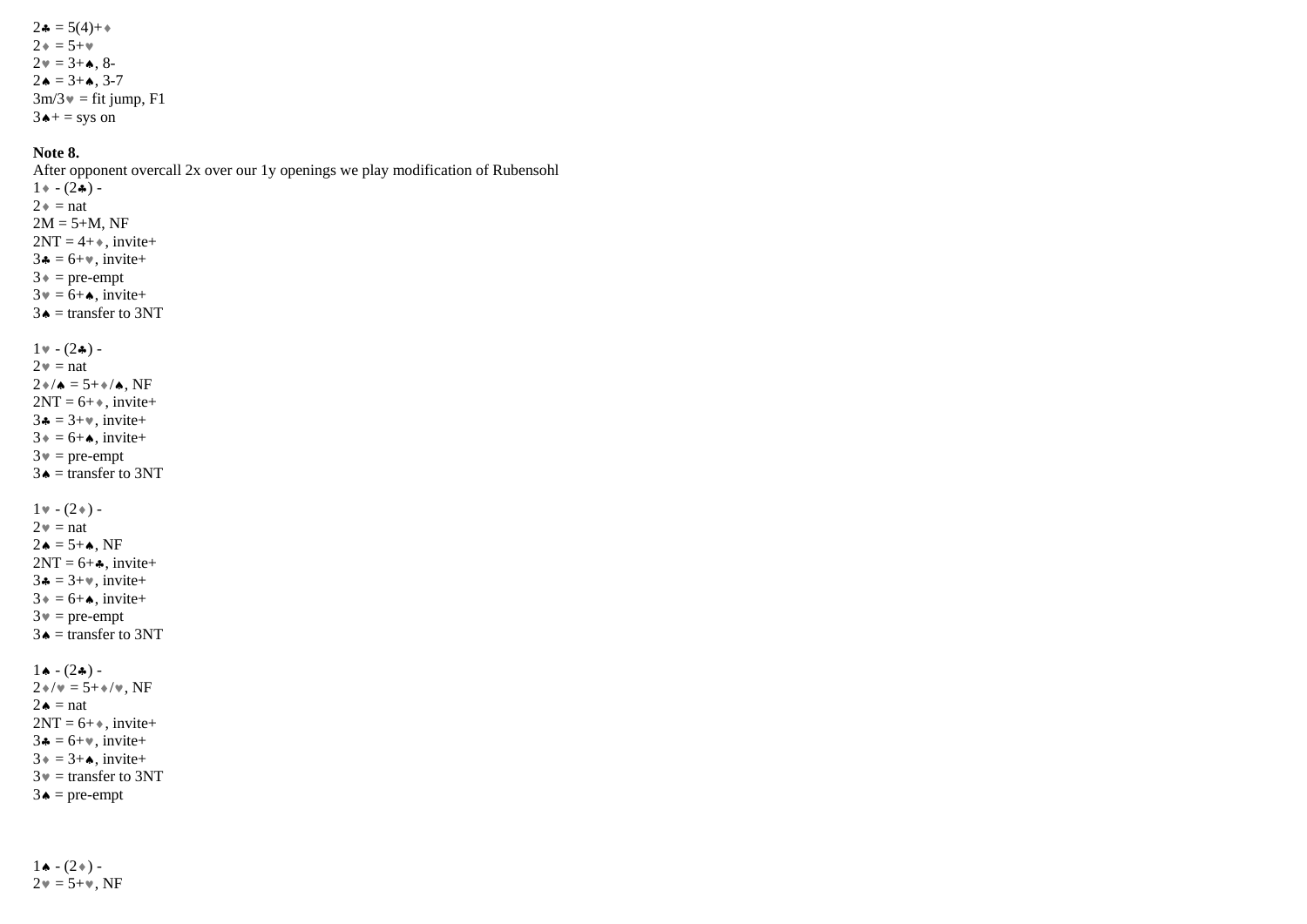$2\bullet$  = nat  $2NT = 6 + 4$ , invite+  $3 - 6 + \dots$ , invite+  $3 \cdot = 3 + \bullet$ , invite+  $3\mathbf{v}$  = transfer to 3NT  $3 \triangleq$  = pre-empt

 $1 \bullet - (2 \cdot ) 2 \triangleq$  = nat  $2NT = 6 + 4$ , invite+  $3 \cdot 5 = 6 + \cdot \text{invite} +$  $3 \cdot = 3 + \bullet$ , invite+  $3\mathbf{v}$  = transfer to 3NT  $3 \triangleq$  = pre-empt

### **Note 9.**

As responses to our overcalls we use transfers.  $(1\clubsuit)1$  + - $1M = 4+M$ , F1  $1NT = 6-11$ , doesn't promise stopper (if  $1 \cdot = 3 + \cdot$ ) or  $5+\cdot$ , 6+ (if  $1 \cdot = 2+\cdot$  or less)  $2 - 3 + 9 + 9 +$  $2* = 3+$ , 4-8  $2M = 6+M$ , weak  $2NT = nat$  $3 \div 5 + \times$ , invite+  $3* = pre-empt$  $3 \mathbf{v} = 6 + \mathbf{A}$ , invite+  $3 \triangleq$  = transfer to 3NT

After we overcall 1M:

- Transfers starting from cue bid if opening promised 3+cards.

- Transfers start from 1NT if can be less than 3 cards.

- Jump shift is fit showing inv+.

- 2NT 7-9 unbal 4+ support.

- Opponents suit at 3 level is stopper asking.

After we overcall at 2 level:

- New suit at 2 level is F1.

- Transfers start from cue bid.

- Jump shift (to 3 level) is invite 6+ or transfers starting from jump-cue

- 2NT nat inv